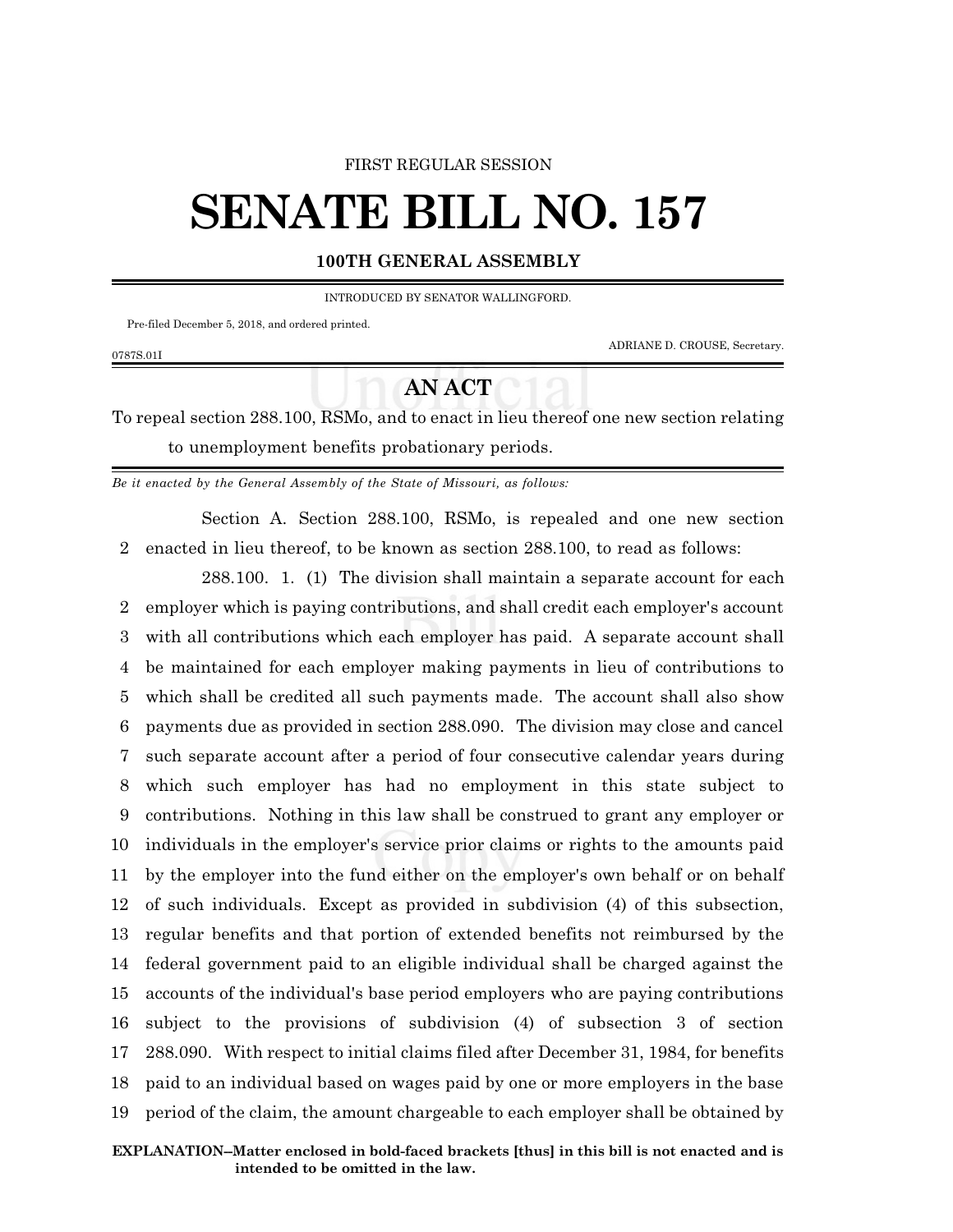SB 157 2

 multiplying the benefits paid by a ratio obtained by dividing the base period wages from such employer by the total wages appearing in the base period. Except as provided in this subdivision, the maximum amount of extended benefits paid to an individual and charged against the account of any employer shall not exceed one-half of the product obtained by multiplying the benefits paid by a ratio obtained by dividing the base period wages from such employer by the total wages appearing in the base period. The provisions of this subdivision notwithstanding, with respect to weeks of unemployment beginning after December 31, 1978, the maximum amount of extended benefits paid to an individual and charged against the account of an employer which is an employer pursuant to subdivision (3) of subsection 1 of section 288.032 and which is paying contributions pursuant to subsections 1 and 2 of section 288.090 shall not exceed the calculated entitlement for the extended benefit claim based upon the wages appearing within the base period of the extended benefit claim.

 (2) Beginning as of June 30, 1951, and as of June thirtieth of each year thereafter, any unassigned surplus in the unemployment compensation fund which is five hundred thousand dollars or more in excess of five-tenths of one percent of the total taxable wages paid by all employers for the preceding calendar year as shown on the division's records on such June thirtieth shall be credited on a pro rata basis to all employer accounts having a credit balance in the same ratio that the balance in each such account bears to the total of the credit balances subject to use for rate calculation purposes for the following year in all such accounts on the same date. As used in this subdivision, the term "unassigned surplus" means the amount by which the total cash balance in the unemployment compensation fund exceeds a sum equal to the total of all employer credit account balances. The amount thus prorated to each separate employer's account shall for tax rating purposes be considered the same as contributions paid by the employer and credited to the employer's account for the period preceding the calculation date except that no such amount can be credited against any contributions due or that may thereafter become due from such employer.

 (3) At the conclusion of each calendar quarter the division shall, within thirty days, notify each employer by mail of the benefits paid to each claimant by week as determined by the division which have been charged to such employer's account subsequent to the last notice.

(4) (a) No benefits based on wages paid for services performed prior to the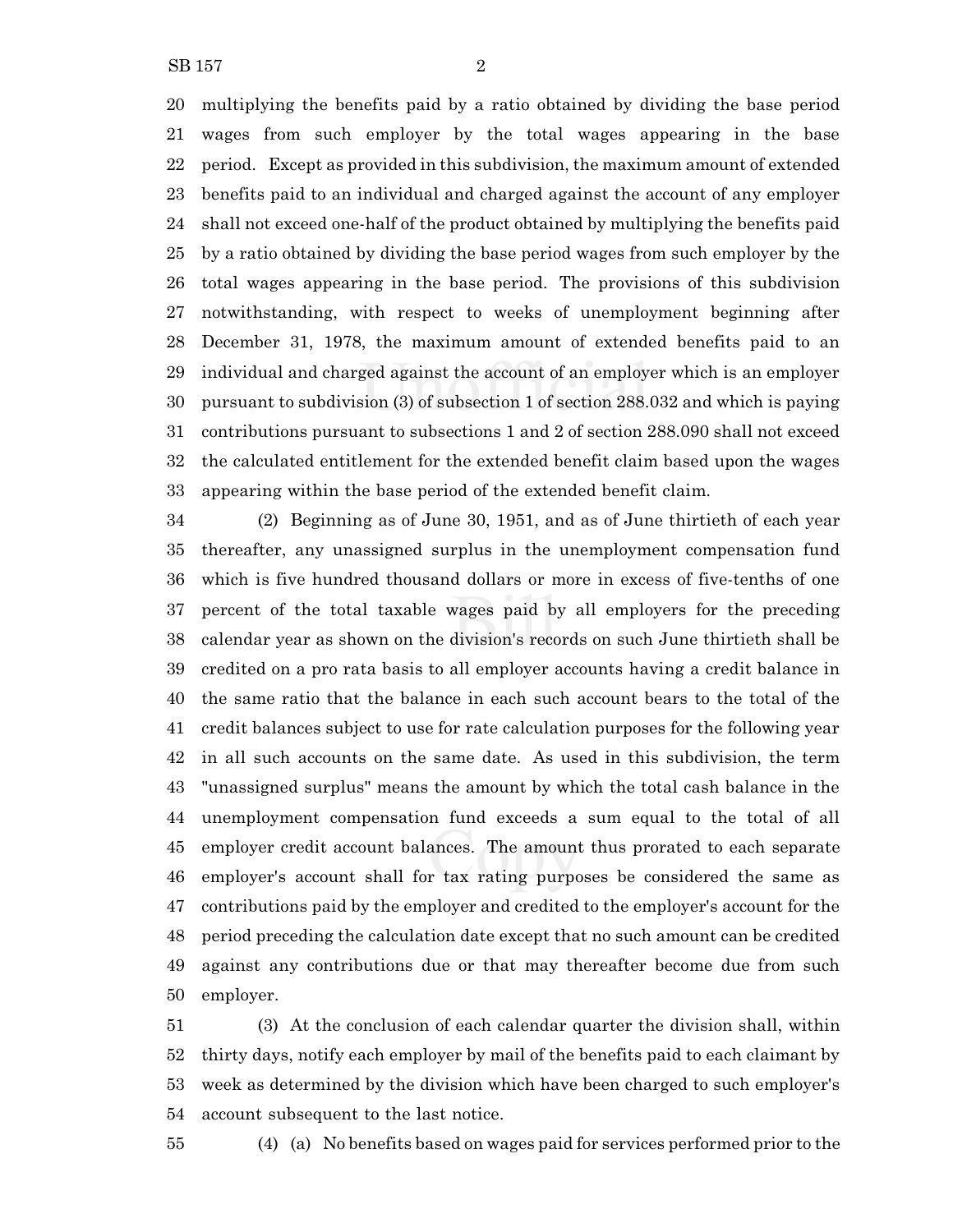date of any act for which a claimant is disqualified pursuant to section 288.050 shall be chargeable to any employer directly involved in such disqualifying act.

 (b) In the event the deputy has in due course determined pursuant to paragraph (a) of subdivision (1) of subsection 1 of section 288.050 that a claimant quit his or her work with an employer for the purpose of accepting a more remunerative job with another employer which the claimant did accept and earn some wages therein, no benefits based on wages paid prior to the date of the quit shall be chargeable to the employer the claimant quit.

 (c) In the event the deputy has in due course determined pursuant to paragraph (b) of subdivision (1) of subsection 1 of section 288.050 that a claimant quit temporary work in employment with an employer to return to the claimant's regular employer, then, only for the purpose of charging base period employers, all of the wages paid by the employer who furnished the temporary employment shall be combined with the wages actually paid by the regular employer as if all such wages had been actually paid by the regular employer. Further, charges for benefits based on wages paid for part-time work shall be removed from the account of the employer furnishing such part-time work if that employer continued to employ the individual claiming such benefits on a regular recurring basis each week of the claimant's claim to at least the same extent that the employer had previously employed the claimant and so informs the division within thirty days from the date of notice of benefit charges.

 (d) No charge shall be made against an employer's account in respect to benefits paid an individual if the gross amount of wages paid by such employer to such individual is four hundred dollars or less during the individual's base period on which the individual's benefit payments are based. Further, no charge shall be made against any employer's account in respect to benefits paid any individual unless such individual was in employment with respect to such employer longer than a probationary period of **[**twenty-eight**] ninety** days, if such probationary period of employment has been reported to the division as required by regulation.

 (e) In the event the deputy has in due course determined pursuant to paragraph (c) of subdivision (1) of subsection 1 of section 288.050 that a claimant is not disqualified, no benefits based on wages paid for work prior to the date of the quit shall be chargeable to the employer the claimant quit.

 (f) In the event the deputy has in due course determined under paragraph (e) of subdivision (1) of subsection 1 of section 288.050 that a claimant is not